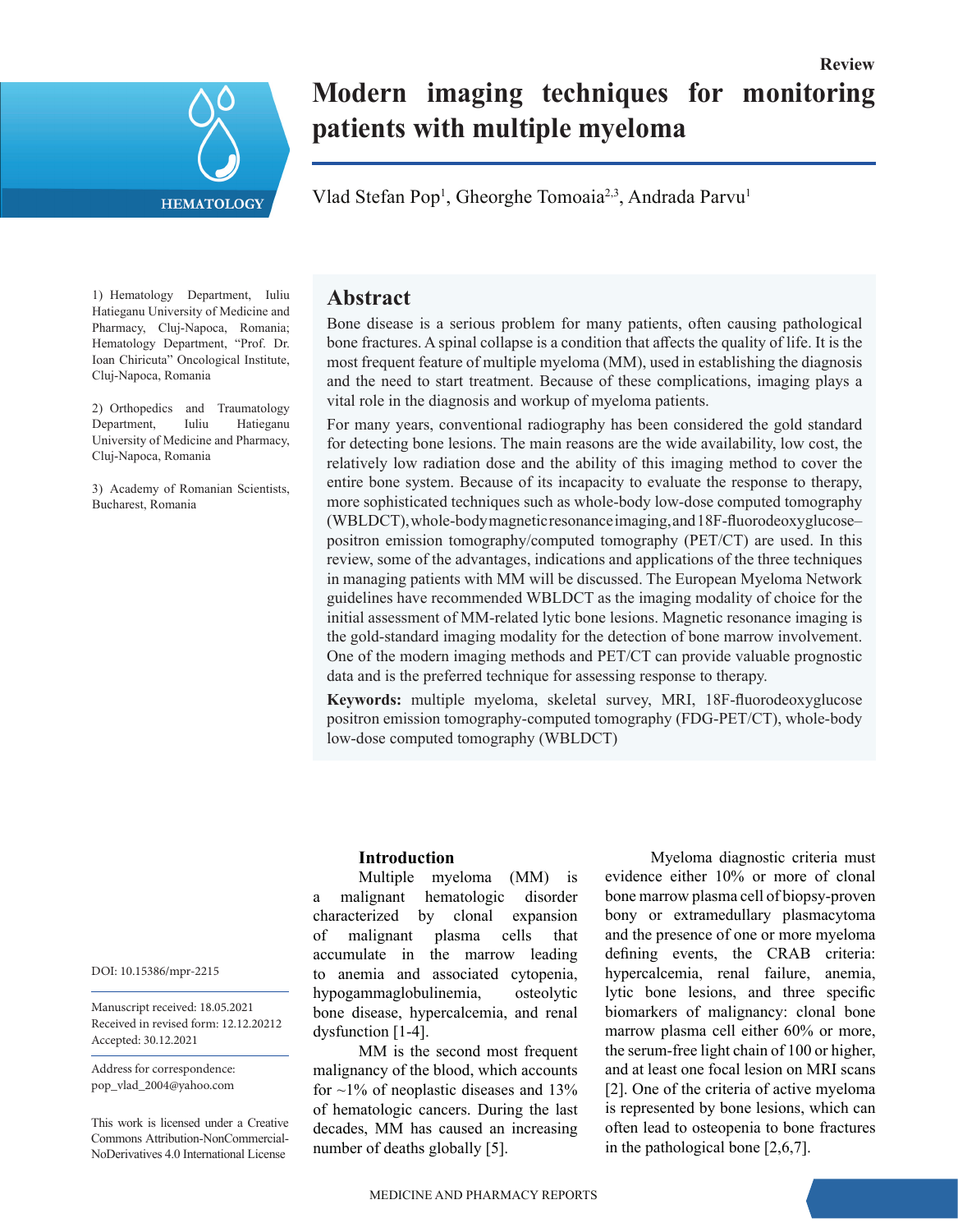In multiple myeloma (MM), the patient's quality of response to treatment, particularly the achievement of durable complete response, is related to improved progression-free survival and overall survival [8,9]. The introduction of new treatment strategies owing to the approval of several molecules in the last decade enabled a significant increase in survival of patients with MM [9,10]. In this context, imaging presents a vital role in the diagnosis and workup of myeloma patients. The detection of lytic/ focal bone disease is part of the criteria for starting therapy and carries prognostic significance. Imaging may be the only way of assessing the extent of disease, response to therapy, or disease relapse [11]. Early detection of myeloma complications such as osteoporosis and compression fractures is valuable to help improve morbidity in myeloma patients [12].

## **Skeletal X-ray**

The guidelines of the International Working Group on Myeloma (IMWG) highlight the presence of skeletal lytic lesions on skeletal X-rays as one of the criteria for classifying the symptomatic patient with multiple myeloma [13,14]. In treating patients with MM, whole-body planar radiography has long been considered the gold standard for detecting bone damage [9,15]. Skeletal radiographs have been widely used due to their availability, having the ability to highlight lytic lesions and pathological fractures present in MM [16].

Skeletal lesions can be seen in the spine (Figure 1), pelvis, ribs, sternum, skull, and proximal appendicular skeleton. Although rare, the more distal appendicular skeleton may be affected. Skeletal radiography could be described: solitary lesion (plasmacytoma), diffuse skeletal damage (myelomatosis), diffuse skeletal osteopenia, and sclerosing myeloma [17,18]. Bone lesions in myeloma patients usually appear in the flat bones of the skull and pelvis, as perforated ovoid lytic areas without sclerosis of the surrounding bone. Almost 80% of myeloma patients have skeletal involvement, which most commonly affects the following sites: 65% vertebrae, 45% ribs, 40% skull, 40% shoulders, 30% pelvis, and 25% long bones. Detectable radiographic lesions are rare in the elbows and knees [19-22].

According to IMWG guidelines, X-ray should include a posteroanterior view of the chest, anteroposterior and lateral view of the spine, humerus, femur, skull, and anteroposterior view the pelvis [19]. X-ray is the imaging method used to detect lytic bone disease because it is widely available, easy to perform and report, it has a low cost, relatively low radiation dose, and can cover almost the entire bone system [11,23]. Although conventional radiography has historically been the standard imaging technique for many years, it has limited sensitivity and very low accuracy rates [11]. Detection of lytic bone disease is demonstrated only when 30-50% of the trabecular bone is lost [11,24].



Figure 1. Osteolytic lesion of the spine T2-T3 – anterior view. Medical Radiology-Imaging department of the "Prof. Dr. Ion Chiricuta" Oncological Institute archive.

X-rays show low specificity, especially in anatomically complex areas, such as the axial skeleton and thoracic cage, or patients with low bone mineral density [16]. Detection of lytic lesions, especially in the axial skeleton, is difficult due to overlapping structures. Falsepositive results may occur in the pelvis due to overlapping bowel loops that mimic the disease. Thus, 30% -70% of the results are false negative [16,24]. Limitations of radiography include prolonged study time, difficulty assessing certain areas, such as the pelvis and spine, difficulty distinguishing vertebral fractures secondary to benign osteoporosis from those present in MM, or lack of ability to assess response to treatment [11,17,25]. The long time spent by the patient on the examination table and the poor tolerance of elderly patients with severe pain and lytic bone disease is another common disadvantage. These conditions make it difficult to place these patients in the proper position [24].

The limitations of conventional radiography have led to an increase in the use of more advanced imaging methods. For these reasons, after the publication of the ESMO Clinical Practice Guidelines in 2017, conventional radiography is used to diagnose and stage multiple myeloma only if CT scanning is not available [19].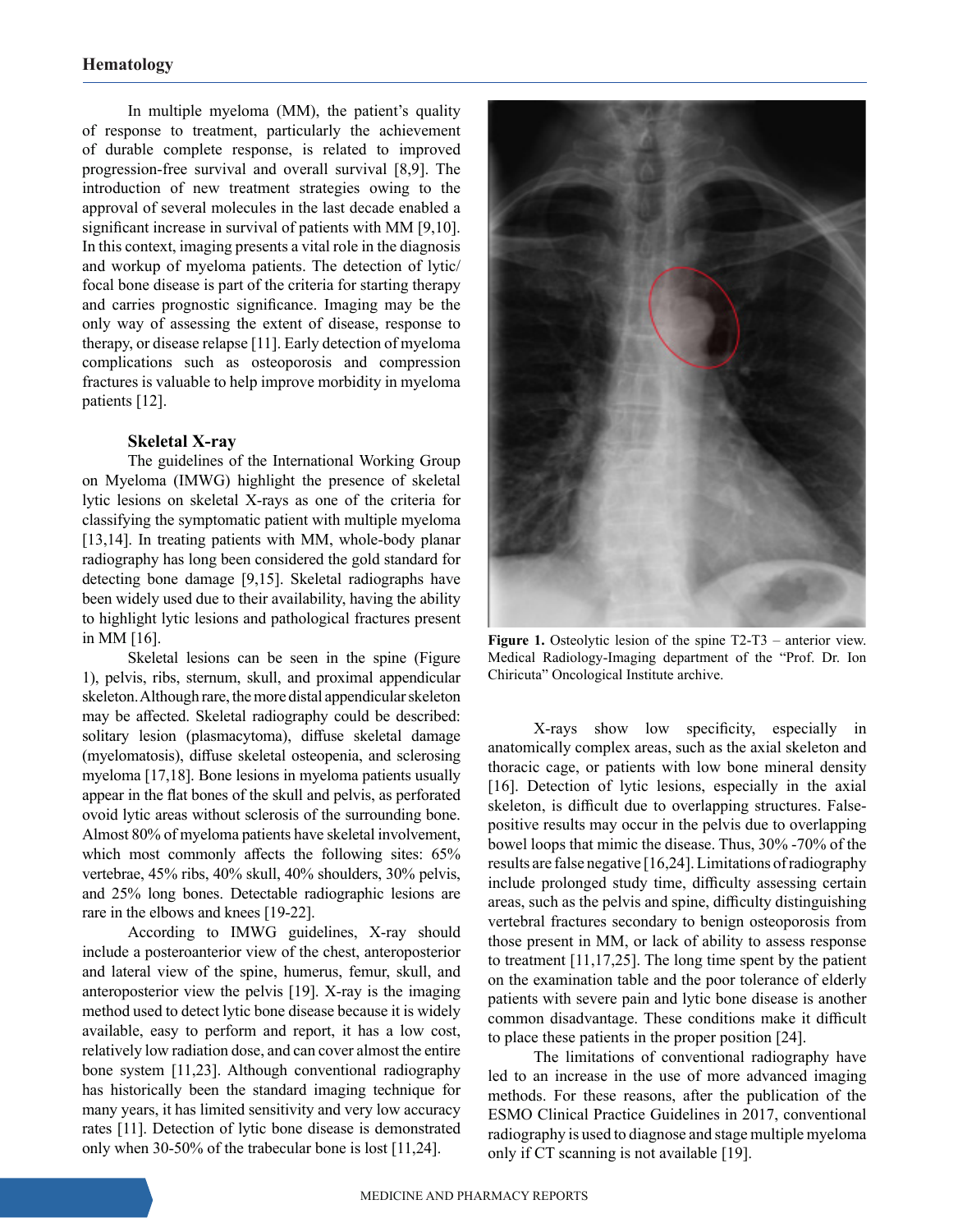#### **Whole-body low dose CT (WBLDCT)**

WBLDCT is often used, replacing conventional radiography, due to its greater sensitivity for detecting bone lesions and diagnosing extraosseous lesions [23,26]. The European Myeloma Network (EMN) and the European Society's Guide to Medical Oncology (ESMO) has recommended whole-body low dose CT (WBLDCT) as the imaging method of choice for the initial assessment of MMrelated lytic bone damage [27].



**Figure 2.** Osteolytic lesion located in the sternal body. Medical-Imaging Radiology department of the "Prof. Dr. Ion Chiricuta" Oncological Institutearchive.

Advances in CT technology allow the use of lowdose CT protocols. Introduced by Horger and colleagues, low-dose CT protocols aim to preserve sensitivity and imaging details [11]. WBLDCT allows the assessment of early bone marrow abnormalities in the long bones, which only become visible belatedly on conventional radiography, thus excluding false positive or negative results. Bone marrow myeloma lesions are generally hyperdense in adults, contrasting with healthy yellow marrow, which is usually hypodense [19,28,29]. WBLDCT describes the three main

features of myeloma: lytic bone destruction of the entire skeleton, diffuse involvement of the bone marrow, especially in the appendicular skeleton, as osteopenia and osteoporosis, and extraosseous localization [30]. The inclusion of osteolytic lesions found only on CT was the result of several studies showing that CT has increased sensitivity compared to CSS to detect bone lesions in multiple myeloma (Figure 2) [31,32].

WBLDCT has significant advantages as a first-line imaging modality for the evaluation of bone disease in patients with MM. It is more sensitive than the conventional skeletal study for the detection of osteolysis, and the lytic lesions detected by WBLDCT justify the initiation of treatment in asymptomatic patients [24,31,33]. Moreover, it highlights concomitant extraosseous lesions, thus helping to define assessment algorithms for myeloma patients in various clinical conditions such as staging, follow-up, and assessment of spinal stability [30,34].

It is widely available, relatively inexpensive, easy to perform, with a scan time of less than one minute, superior image quality without the need to use contrast agents due to the intrinsic contrast of the bone [31,35]. For a good diagnosis and qualitative images, the selection of optimal imaging parameters and the correct positioning of the patient is mandatory while maintaining a low but effective radiation dose administered to the patient [24].

WBLDCT should be performed with a multidetector CT scanner with at least 16 rows of detectors, with a visual field from the skull to the proximal tibial metaphysis. It is not necessary to prepare the patient before the examination and the administration of contrast agents. The correct position of the patient is horizontal, on the table, with the arms positioned so as to include the shoulders in the field of view, without producing changes that could significantly degrade the image quality in the clinically relevant anatomical regions [31].

# **Positron emission tomography with computed tomography 18F‐deoxy-fluoro glucose (FDG‐PET/ CT)**

FDG-PET/CT is a non-invasive functional imaging modality of the whole body. It has been included in the 2019 International Myeloma Working Group (IMWG) recommendations as a feasible imaging strategy for the initial workup of newly diagnosed MM. FDG‐PET/CT detects myeloma-related lesions with excellent sensitivity and specificity with the advantage of carrying out both bone and extra‐bone exploration in a single examination [36-38].

The most significant advantage of  $^{18}F$ -FDG PET / CT is its ability to accurately assess the severity of the disease and to distinguish between active metabolic lesions and inactive lesions [39-41]. PET/CT reveals multiple osteolytic lesions throughout the skeleton (Figure 3) (skull, ribs, upper limbs, femurs, pelvis and spine), with a short image acquisition time with 3-D tomographs, important in patients with fractures or bone pain [42,43].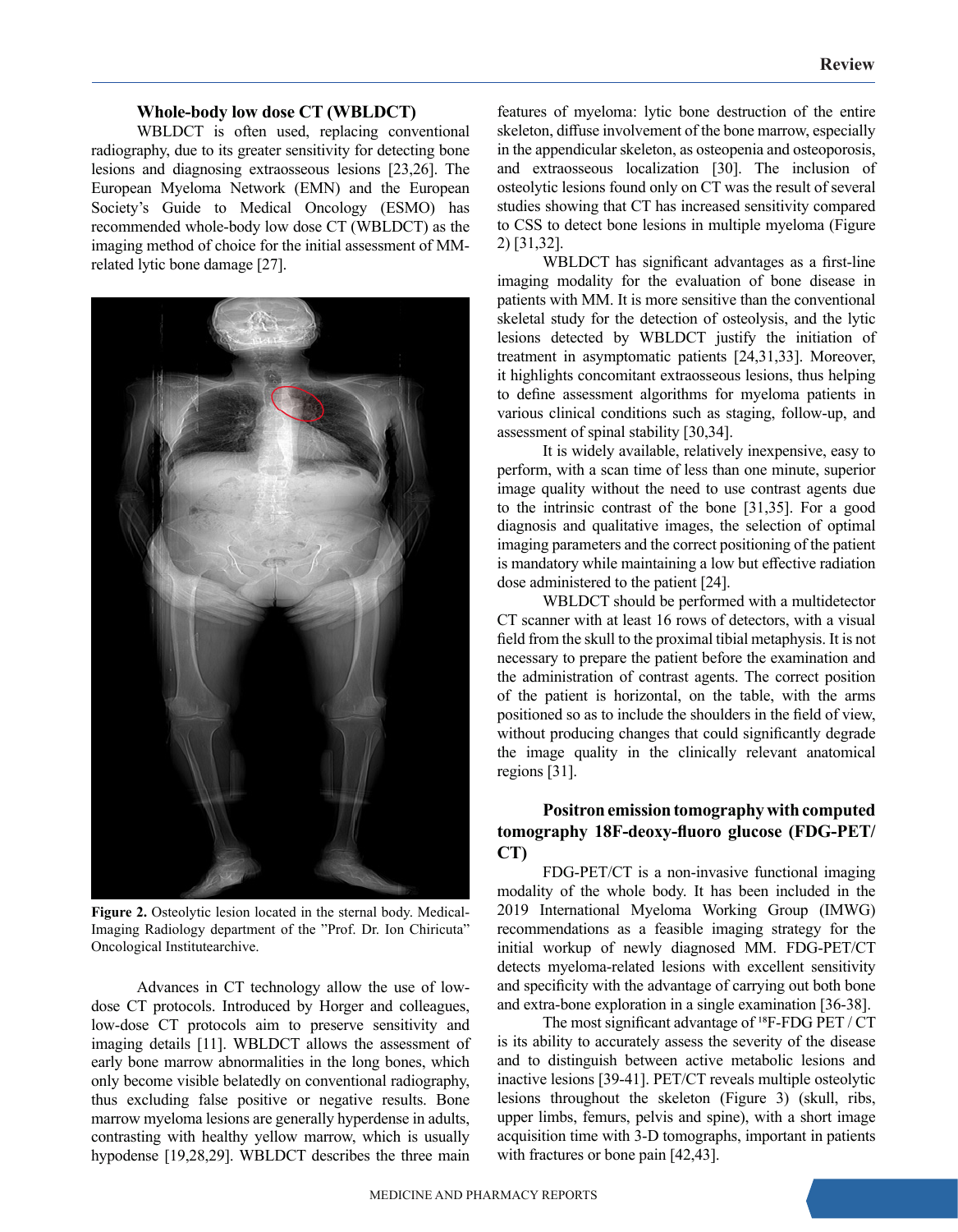

**Figure 3.** Multiple subcutaneous lesions in the left iliac region and multiple metabolically active lytic bone lesions: femur, iliac bone, skull, spine. Medical Radiology-Imaging department of the "Prof. Dr. Ion Chiricuta" Oncological Institute archive.

The performance of FDG-PET/CT in detecting MM is excellent, with a sensitivity of around 90% for the detection of myeloma lesions, and specificity was varying from 70 to 100% in several studies, with greater sensitivity than whole‐body conventional radiography and comparable sensitivity with pelvic-spinal MRI. PET/CT detects more osseous myeloma manifestations in 40%-60% of cases as compared to conventional radiography and detects lesions in patients with false-negative conventional radiography results [23,36,44].

PET/CT is used to evaluate glucose metabolism activity and yields biochemical and functional information, in contrast to the solely anatomic data obtained with CT and MRI conventional sequences. The total duration of the procedure is approximately 80–90 minutes, and the field of view should include the region spanning from at least the skull to the femora, including the upper limbs. PET/ CT, similar to WBLD CT and WB MRI, is a good option for detecting bone lesions in MM. The results of several studies have shown the usefulness of PET/CT, with high sensitivity and specificity reported in the detection of bone damage and extramedullary involvement [45-49].

In a prospective study designed to compare the  $^{18}$ F-FDG PET / CT method with whole-body skeletal X-ray survey (WBXR) and MRI of the spine and pelvis,  $^{18}$ F-FDG PET / CT was superior to WBXR for detecting bone lesions, while MRI was more sensitive than <sup>18</sup>F-FDG PET / CT for the detection of diffuse plasma infiltration of bone marrow. However, in one third of patients, <sup>18</sup>F-FDG PET / CT demonstrated bone changes in sites outside the visual field of MRI. In a further study, <sup>18</sup>F-FDG PET / CT and MRI of the spine were equally effective in detecting focal lesions.

A systematic review of 18 studies comparing <sup>18</sup>F-FDG PET / CT with WBXR, or MRI, confirmed that MRI is the gold standard technique for assessing diffuse involvement of the bone marrow, while <sup>18</sup>F-FDG PET / CT is more sensitive than WBXR for bone damage detection [39,50].

Rasche et al. recently published a study that examined the FDG-PET/CT false-negative rate within a cohort of 227 newly diagnosed MM patients and identified the tumor-intrinsic parameters associated with this pattern. While 11% of patients were FDG-PET/CT negative, and this was not linked to the degree of bone marrow plasma cell infiltration or plasma cell proliferation. They then showed a statistically significant decrease in hexokinase-2 expression in this subset, an enzyme that catalyzes the first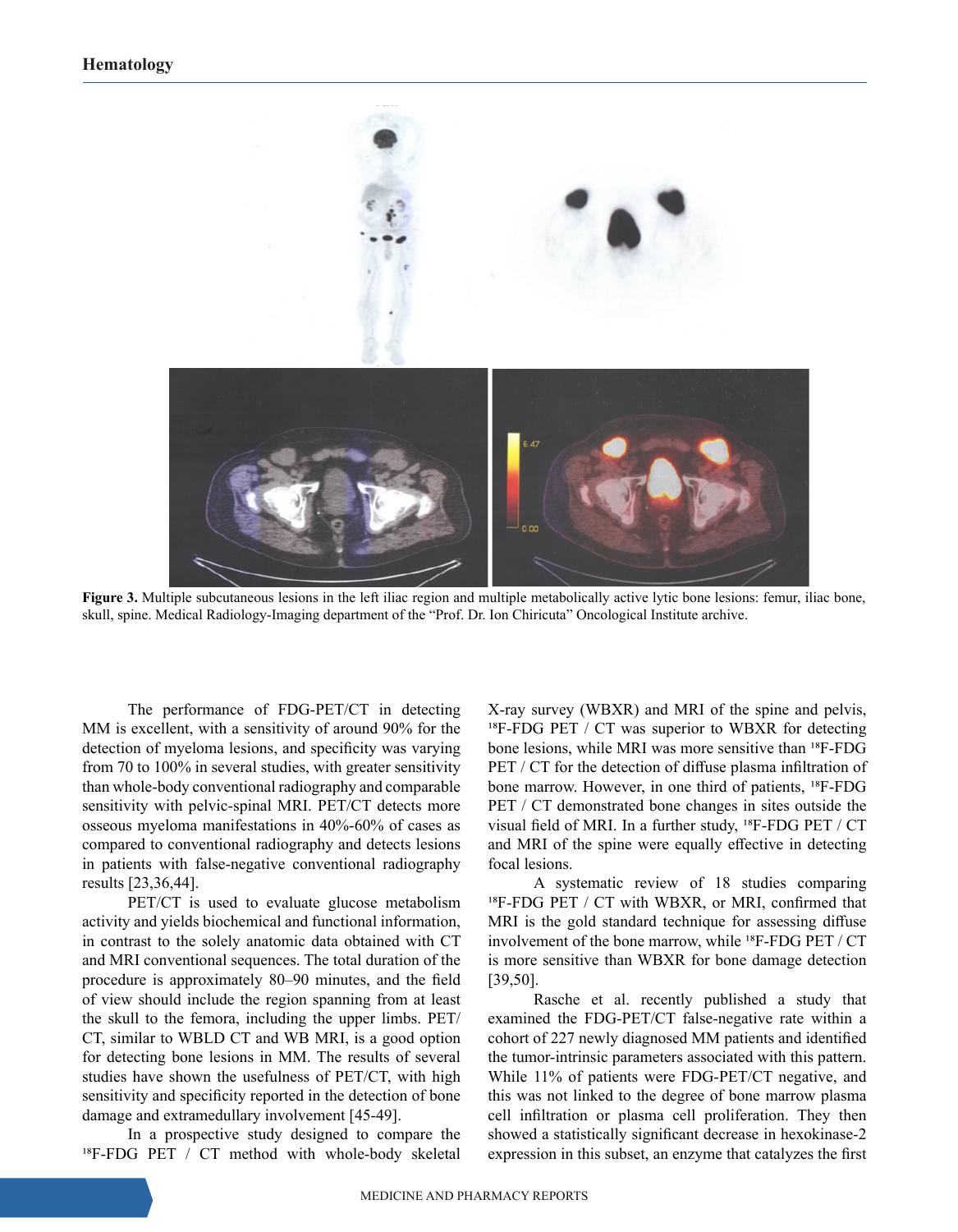phosphorylation step of glycolysis, therefore providing a mechanistic reason. More recently, Abe et al. investigated the prognostic impact of low hexokinase-2 expression associated with false-negative FDG-PET in MM patients. Ninety patients with newly diagnosed MM were enrolled in this retrospective study, and the authors confirmed that an FDG-PET negativity rate of 12% was associated with low expression of hexokinase 2 [51-54].

The images obtained by PET / CT 18F-FDG can provide morphological and metabolic findings being a valuable tool in the differential diagnosis of osteolytic lesions. However, PET-CT <sup>18</sup>F-FDG is recommended to differentiate active myeloma from smoky myeloma, if WBXR is negative and whole body MRI is not available [52,55-58].

#### **Magnetic resonance imaging (MRI)**

Magnetic resonance imaging (MRI) is the gold standard imaging technique for assessing bone marrow involvement in myeloma [59,60]. MRI is a sensitive and specific imaging method for detecting bone marrow infiltration before the mineralized bone is destroyed. The presence of more than one focal lesion of at least 5 mm is sufficient to define MM [61], being considered asymptomatic disease requiring treatment according to the International Working Group on Myeloma (IMWG) [59,62-64].

MRI has a higher specificity and sensitivity in detecting focal lesions in multiple myeloma compared to plain radiography, computed tomography, and fluorescence positron emission tomography. Because of its high sensitivity in revealing bone marrow involvement, MRI is now used for the discrimination between asymptomatic/ smoldering and symptomatic multiple myeloma. Moreover, MRI is the modality of choice for differentiating benign from malignant vertebral fractures, and for assessing painful complications and bone marrow compression. MRI is useful because of its superior soft-tissue contrast resolution [9].

A whole-body MRI is performed when the CT is negative or inconclusive. It provides prognostic information because more than one focal lesion is associated with an increased risk of disease progression. It can detect myeloma infiltration into the bone marrow before the development of cortical bone destruction [9,65-67]. A study of 611 patients showed that MRI detected more focal lesions than plain radiography, which led to an increase in survival. Comparing WBLDCT and WB-MRI, MRI detected the highest number of bone lesions [11]. MRI is based on examining the tissue composition in terms of water and fat content and has the highest sensitivity in detecting bone marrow infiltration by myeloma cells without radiation exposure [27,68,69].

The advantages of MRI are due to the fact that bone marrow infiltration can be visualized even before

the appearance of lytic changes, thus demonstrating the superiority over conventional radiography. MRI provides improved detection of lesions in the spine (Figure 4), pelvis, sternum, skull and scapulae. MRI is similar to CT and PET / CT, but individual studies have shown advantages over MRI. MRI is more suitable than PET / CT to detect diffuse bone marrow damage. Another advantage of MRI is the ability to differentiate uncomplicated osteoporotic fractures from pathological fractures based on the appearance of the bone marrow and is well suited for visualizing extramedullary myeloma [17,33,70-73].



**Figure 4.** Osteolytic lesion in the lumbar spinal canal, posterior to the L4 vertebral body. Medical Radiology-Imaging department of the "Prof. Dr. Ion Chiricuta" Oncological Institute archive.

In addition to the known advantages of MRI, it also has some disadvantages: limited availability, high costs, and long examination time (approximately 45-60 minutes). The application of the method requires an increased caution in the case of patients with metal implants or at risk of developing nephrogenic systematic fibrosis. Also,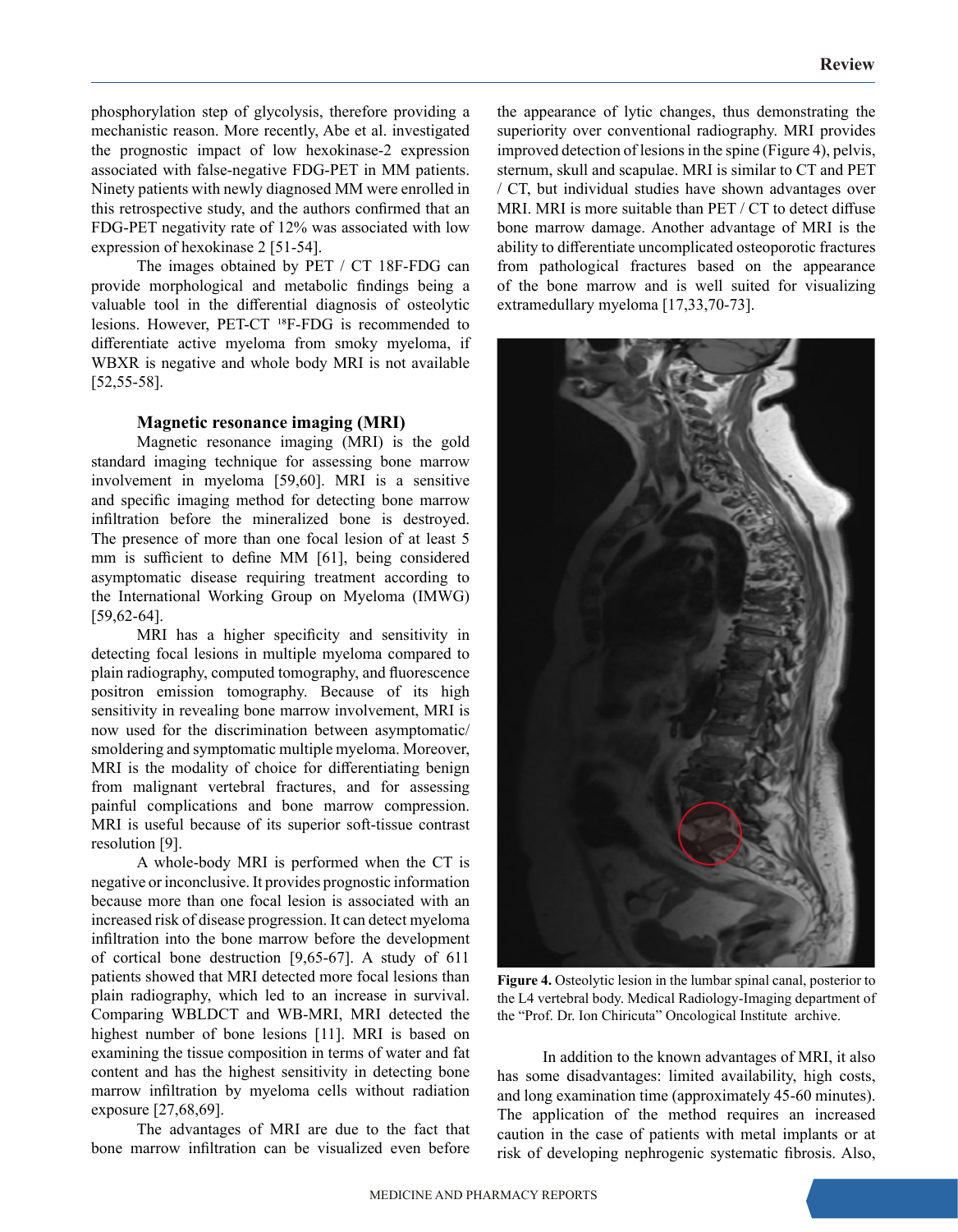in purely morphological sequences, it is often impossible to distinguish between vital lesions and non-vital scars because some of the lesions disappear incompletely or only very slowly [17,23,74]. Not all patients can tolerate MRI, especially those suffering from pain or claustrophobia, but with mild sedation and effective analgesia, most patients can be successfully scanned [11]. Several studies have shown that MRI, both axially and the whole body, is more sensitive than WBXR to detect bone involvement in MM, providing greater diagnostic accuracy [27].

Lecouvet et al. compared axial MRI with WBXR and found that MRI had a higher detection rate, but that WBXR was generally higher because it showed more appendicular lesions. When performing a whole-body examination that includes at least the proximal appendicular skeleton, MRI has a higher detection rate than WBXR. The results have showed that approximately 10% of patients have lesions exclusively outside the axial skeleton. Baur Melnyk et al. compared whole-body MRI with whole CT and found that MRI revealed a more widespread disease in half of the patients [18,75].

## **Conclusions**

Imaging plays an essential role in diagnosing patients with multiple myeloma because detection for bone lesions has prognostic significance and is part of the criteria for starting therapy.

Conventional radiography has long been considered the gold standard for detecting bone damage. Because of the disadvantages of its use, conventional radiography has been replaced by new imaging methods, which include Whole-body low dose CT (WBLDCT), Positron emission tomography with computed tomography 18F‐ deoxy-fluoro glucose (FDG‐PET/CT), and Magnetic resonance imaging (MRI).

As a modern imaging technique, WBLDCT offers superior image quality, is widely available, has high sensitivity, is relatively inexpensive, and easy to perform with a short scanning time.

PET / CT has been compared to other imaging modalities and is superior to WBXR and comparable to MRI. The sensitivity of PET / CT for detecting focal bone lesions is similar to MRI.

MRI is more suitable than PET / CT to detect diffuse bone marrow damage. An advantage of MRI is the ability to differentiate uncomplicated osteoporotic fractures from pathological fractures, suitable for visualizing extramedullary myeloma.

#### **References**

- 1. Leydon P, O'Connell M, Greene D, Curran K. Automatic bone marrow segmentation for PETCT imaging in multiple myeloma. Phys Med. 2016;32:242.
- 2. Gaudio A, Xourafa A, Rapisarda R, Zanoli L, Signorelli SS,

Castellino P. Hematological Diseases and Osteoporosis. Int J Mol Sci. 2020;21:3538.

- 3. Colucci PG, Schweitzer AD, Saab J, Lavi E, Chazen JL. Imaging findings of spinal brown tumors: a rare but important cause of pathologic fracture and spinal cord compression. Clin Imaging. 2016;40:865-869.
- 4. Gouliamos A, Andreou J, Kosmidis P. Imaging in Clinical Oncology. DOI:10.1007/s00259-014-2875-7
- 5. Wang S, Xu L, Feng J, Liu Y, Liu L, Wang J, et al. Prevalence and Incidence of Multiple Myeloma in Urban Area in China: A National Population-Based Analysis. Front Oncol. 2020;9:1513.
- 6. Auzina D, Erts R, Lejniece S. Prognostic value of the bone turnover markers in multiple myeloma. Exp Oncol. 2017;39:53-56.
- 7. Xiao R, Miller JA, Margetis K, Lubelski D, Lieberman IH, Benzel EC, et al. Radiographic progression of vertebral fractures in patients with multiple myeloma. Spine J. 2016;16:822-832.
- 8. Dutoit JC, Claus E, Offner F, Noens L, Delanghe J, Verstraete KL. Combined evaluation of conventional MRI, dynamic contrast-enhanced MRI and diffusion weighted imaging for response evaluation of patients with multiple myeloma. Eur J Radiol. 2016;85:373-382.
- 9. Mulé S, Reizine E, Blanc-Durand P, Baranes L, Zerbib P, Burns R, et al. Whole-Body Functional MRI and PET/MRI in Multiple Myeloma. Cancers (Basel). 2020;12:3155.
- 10. Hillengass J, Usmani S, Rajkumar SV, Durie BGM, Mateos MV, Lonial S, et al. International myeloma working group consensus recommendations on imaging in monoclonal plasma cell disorders. Lancet Oncol. 2019;20:e302-e312.
- 11. Barwick T, Bretsztajn L, Wallitt K, Amiras D, Rockall A, Messiou C. Imaging in myeloma with focus on advanced imaging techniques. Br J Radiol. 2019;92:20180768.
- 12. Hansford BG, Silbermann R. Advanced Imaging of Multiple Myeloma Bone Disease. Front Endocrinol (Lausanne). 2018;9:436.
- 13. Gallicchio R, Nardelli A, Calice G, Guarini A, Guglielmi G, Storto G. F-18 FDG PET/CT and F-18 FLT PET/CT as predictors of outcome in patients with multiple myeloma. A pilot study. Eur J Radiol. 2021;136:109564.
- 14. Czyż J, Małkowski B, Jurczyszyn A, Grząśko N, Łopatto R, Olejniczak M, et al. 18F-fluoro-ethyl-tyrosine (18F-FET) PET/ CT as a potential new diagnostic tool in multiple myeloma: a preliminary study. Contemp Oncol (Pozn). 2019;23:23-31.
- 15. Zambello R, Crimì F, Lico A, Barilà G, Branca A, Guolo A, et al. Whole-body low-dose CT recognizes two distinct patterns of lytic lesions in multiple myeloma patients with different disease metabolism at PET/MRI. Ann Hematol. 2019;98:679- 689.
- 16. Simeone FJ, Harvey JP, Yee AJ, O'Donnell EK, Raje NS, Torriani M, et al. Value of low-dose whole-body CT in the management of patients with multiple myeloma and precursor states. Skeletal Radiol. 2019;48:773-779.
- 17. Amos B, Agarwal A, Kanekar S. Imaging of Multiple Myeloma. Hematol Oncol Clin North Am. 2016;30:843-865.
- 18. Caers J, Withofs N, Hillengass J, Simoni P, Zamagni E,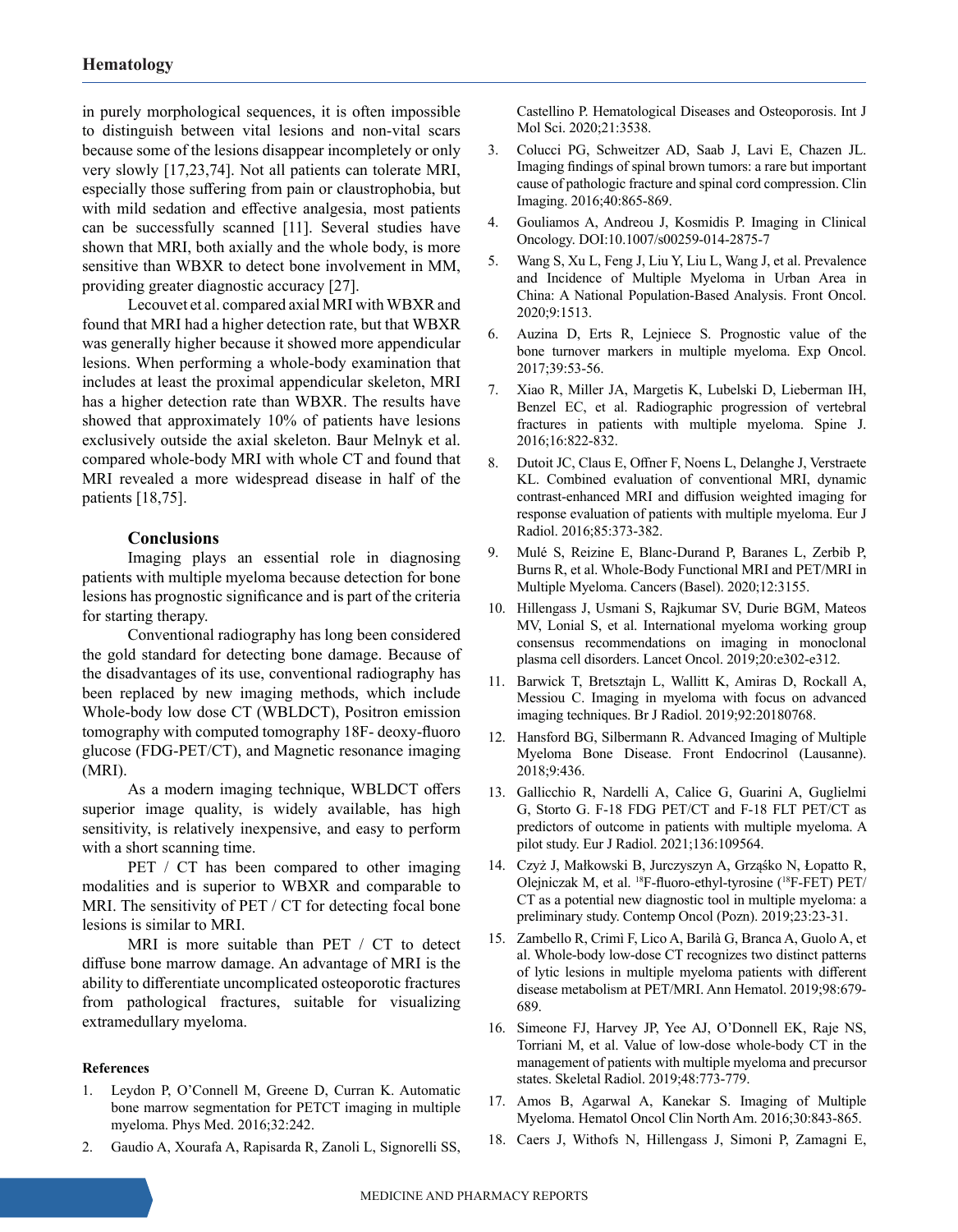Hustinx R, et al. The role of positron emission tomographycomputed tomography and magnetic resonance imaging in diagnosis and follow up of multiple myeloma. Haematologica. 2014;99:629–637.

- 19. Di Giuliano F, Picchi E, Muto M, Calcagni A, Ferrazzoli V, Da Ros V, et al. Radiological imaging in multiple myeloma: review of the state-of-the-art. Neuroradiology. 2020;62:905- 923.
- 20. Portet M, Owens E, Howlett D. The use of whole-body MRI in multiple myeloma. Clin Med (Lond). 2019;19:355-356.
- 21. Zamagni E, Cavo M, Fakhri B, Vij R, Roodman D. Bones in Multiple Myeloma: Imaging and Therapy. Am Soc Clin Oncol Educ Book. 2018;38:638-646.
- 22. Healy CF, Murray JG, Eustace SJ, Madewell J, O'Gorman PJ, O'Sullivan P. Multiple myeloma: a review of imaging features and radiological techniques. Bone Marrow Res. 2011;2011:583439.
- 23. Derlin T, Bannas P. Imaging of multiple myeloma: Current concepts. World J Orthop. 2014;5:272-282.
- 24. Ormond Filho AG, Carneiro BC, Pastore D, Silva IP, Yamashita SR, Consolo FD, et al. Whole-Body Imaging of Multiple Myeloma: Diagnostic Criteria. Radiographics. 2019;39:1077-1097.
- 25. Jamet B, Bailly C, Carlier T, Touzeau C, Nanni C, Zamagni E, et al. Interest of Pet Imaging in Multiple Myeloma. Front Med (Lausanne). 2019;6:69.
- 26. Gavriatopoulou M, Βoultadaki A, Koutoulidis V, Ntanasis-Stathopoulos I, Bourgioti C, Malandrakis P, et al. The Role of Low Dose Whole Body CT in the Detection of Progression of Patients with Smoldering Multiple Myeloma. Blood Cancer J. 2020;10:93.
- 27. Zamagni E, Tacchetti P, Cavo M. Imaging in multiple myeloma: How? When? Blood. 2019;133:644-651.
- 28. Rubini G, Niccoli-Asabella A, Ferrari C, Racanelli V, Maggialetti N, Dammacco F. Myeloma bone and extramedullary disease: Role of PET/CT and other whole-body imaging techniques. Crit Rev Oncol Hematol. 2016;101:169- 183.
- 29. Hillengass J, Moulopoulos LA, Delorme S, Koutoulidis V, Mosebach J, Hielscher T, et al. Whole-body computed tomography versus conventional skeletal survey in patients with multiple myeloma: a study of the International Myeloma Working Group. Blood Cancer J. 2017;7:e599.
- 30. Ippolito D, Besostri V, Bonaffini PA, Rossini F, Di Lelio A, Sironi S. Diagnostic value of whole-body low-dose computed tomography (WBLDCT) in bone lesions detection in patients with multiple myeloma (MM). Eur J Radiol. 2013;82:2322- 2327.
- 31. Moulopoulos LA, Koutoulidis V, Hillengass J, Zamagni E, Aquerreta JD, Roche CL, et al. Recommendations for acquisition, interpretation and reporting of whole body low dose CT in patients with multiple myeloma and other plasma cell disorders: a report of the IMWG Bone Working Group. Blood Cancer J. 2018;8:95.
- 32. Lambert L, Ourednicek P, Meckova Z, Gavelli G, Straub J, Spicka I. Whole-body low-dose computed tomography in multiple myeloma staging: Superior diagnostic performance

in the detection of bone lesions, vertebral compression fractures, rib fractures and extraskeletal findings compared to radiography with similar radiation exposure. Oncol Lett. 2017;13:2490-2494.

- 33. Gariani J, Westerland O, Natas S, Verma H, Cook G, Goh V. Comparison of whole body magnetic resonance imaging (WBMRI) to whole body computed tomography (WBCT) or 18F-fluorodeoxyglucose positron emission tomography/ CT (18F-FDG PET/CT) in patients with myeloma: Systematic review of diagnostic performance. Crit Rev Oncol Hematol. 2018;124:66-72.
- 34. Hemke R, Yang K, Husseini J, Bredella MA, Simeone FJ. Organ dose and total effective dose of whole-body CT in multiple myeloma patients. Skeletal Radiol. 2020;49:549-554.
- 35. Chrzan R, Jurczyszyn A, Urbanik A. Whole-Body Low-Dose Computed Tomography (WBLDCT) in Assessment of Patients with Multiple Myeloma - Pilot Study and Standard Imaging Protocol Suggestion. Pol J Radiol. 2017;82:356-363.
- 36. Michaud-Robert AV, Jamet B, Bailly C, Carlier T, Moreau P, Touzeau C, et al. FDG-PET/CT, a Promising Exam for Detecting High-Risk Myeloma Patients? Cancers (Basel). 2020;12:1384.
- 37. Takahashi MES, Mosci C, Souza EM, Brunetto SQ, de Souza C, Pericole FV, et al. Computed tomography-based skeletal segmentation for quantitative PET metrics of bone involvement in multiple myeloma. Nucl Med Commun. 2020;41:377-382.
- 38. Madduri D, Barlogie B. PET-Computed Tomography in Myeloma: Current Overview and Future Directions. PET Clin. 2019;14:411-418.
- 39. Haghighat S. The Role of 18F-FDG-PET/CT Scan in the Management of Multiple Myeloma. Asian Pac J Cancer Prev. 2020;5:119-123.
- 40. Vicentini JRT, Bredella MA. Role of FDG PET in the staging of multiple myeloma. Skeletal Radiol. 2022 Jan;51(1):31-41. doi: 10.1007/s00256-021-03771-2. Epub 2021 Apr 4.
- 41. Zamagni E, Nanni C, Gay F, Pezzi A, Patriarca F, Bellò M, et al. 18F-FDG PET/CT focal, but not osteolytic, lesions predict the progression of smoldering myeloma to active disease. Leukemia. 2016;30:417-422.
- 42. Nanni C, Zamagni E, Versari A, Chauvie S, Bianchi A, Rensi M, et al. Image interpretation criteria for FDG PET/CT in multiple myeloma: a new proposal from an Italian expert panel. IMPeTUs (Italian Myeloma criteria for PET USe). Eur J Nucl Med Mol Imaging. 2016;43:414-421.
- 43. Dammacco F, Rubini G, Ferrari C, Vacca A, Racanelli V. <sup>18</sup>F-FDG PET/CT: a review of diagnostic and prognostic features in multiple myeloma and related disorders. Clin Exp Med. 2015;15:1-18.
- 44. Paternain A, García-Velloso MJ, Rosales JJ, Ezponda A, Soriano I, Elorz M, et al. The utility of ADC value in diffusionweighted whole-body MRI in the follow-up of patients with multiple myeloma. Correlation study with 18F-FDG PET-CT. Eur J Radiol. 2020;133:109403.
- 45. Lecouvet FE, Boyadzhiev D, Collette L, Berckmans M, Michoux N, Triqueneaux P, et al. MRI versus 18F-FDG-PET/CT for detecting bone marrow involvement in multiple myeloma: diagnostic performance and clinical relevance. Eur